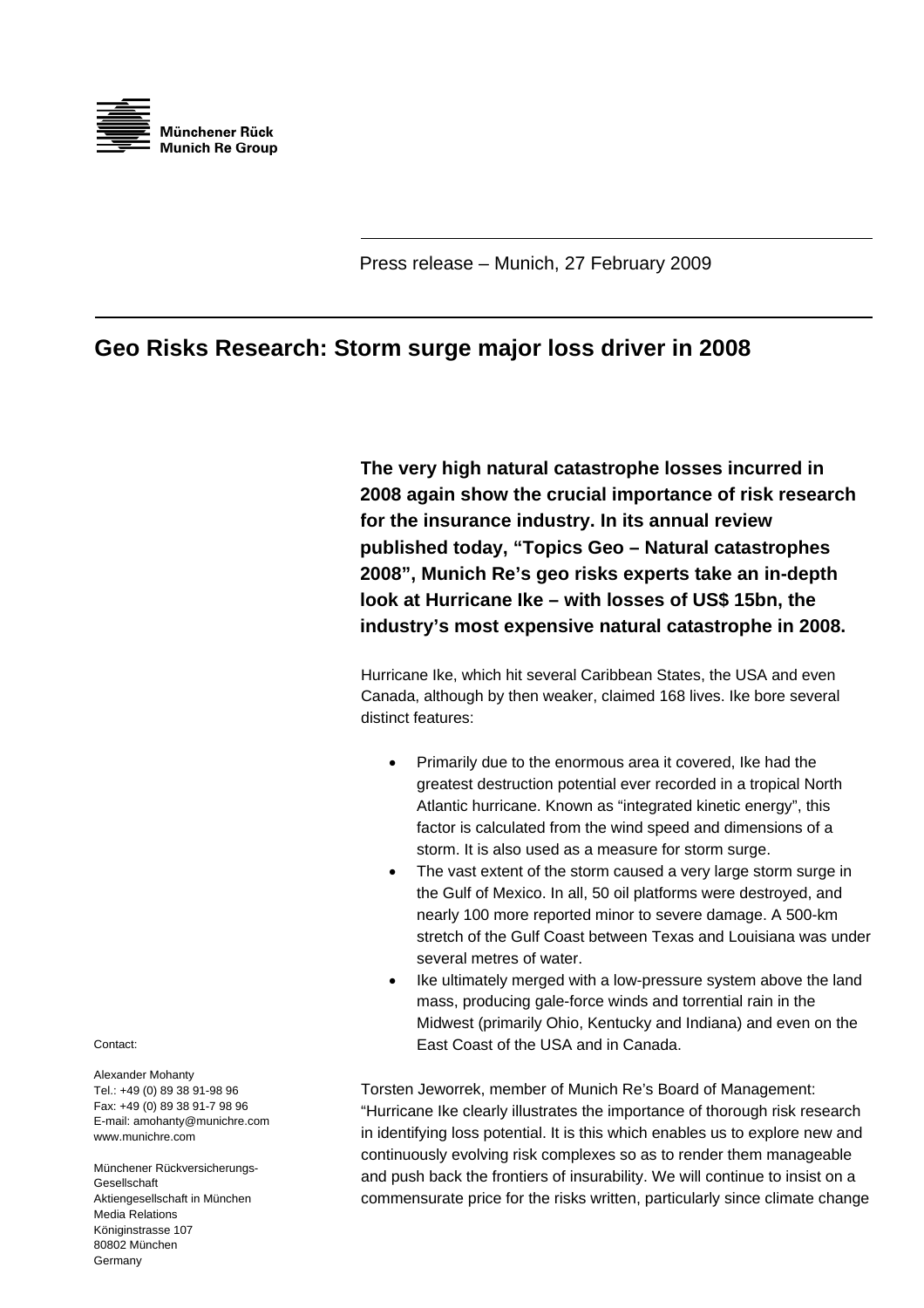and settlement dynamics will further increase losses due to weatherrelated natural catastrophes".

The 2008 hurricane season, with 16 tropical storms well above the longterm average of 10.3 (1950–2007), confirms Munich Re's assessment that the current warm phase will probably result in higher loss potential. However, Hurricane Ike also made it abundantly clear to the insurance industry that loss estimates undertaken in the immediate aftermath of complex individual events are particularly fraught with uncertainty. Aggregate losses caused by Ike exceeded initial estimates by modelling firms and the industry. Since insurance companies' first estimates were too low, Munich Re's final claims burden was also higher than originally anticipated. Munich Re now expects a claims burden of approximately US\$ 680m (after retrocessions). This claims burden is already taken into account in the preliminary figures published on 4 February 2009 for the financial year 2008.

The new "Topics Geo – Natural catastrophes 2008" also takes a detailed look at the substantial loss potential from winter damage in China, and analyses the severe earthquake that shook the Chinese province of Sichuan in May 2008. According to Munich Re's geo risks researchers, the insurance industry should interpret the Sichuan earthquake as a warning signal. This catastrophe shows that the risk of earthquake should on no account be neglected in comparison with that of typhoon and flood.

## **2008 loss figures**

On the basis of figures adjusted for inflation, 2008 was the third most expensive year on record in terms of insured and economic losses. Overall losses came to US\$ 200bn, a figure exceeded only in the hurricane year of 2005 and in 1995, the year of the Kobe earthquake in Japan. Last year's most expensive catastrophe in macroeconomic terms was the earthquake in Sichuan, with direct losses of at least US\$ 85bn. Insured natural catastrophe losses totalled US\$ 45bn in 2008.

Munich Re's review of these losses, "Topics Geo – Natural catastrophes 2008" can be downloaded or ordered in magazine format from Munich Re's website (www.munichre.com). Free downloads of the latest analyses and statistics from Munich Re's NatCatSERVICE database are also available at our website.

Media Relations Munich, Alexander Mohanty Tel.: +49 (0) 89 38 91-98 96

Media Relations Asia, Nikola Kemper Tel.: + 852 2536 6936

Media Relations USA, Bob Kinsella  $Tel: + 16094198527$ 

The **Munich Re Group** operates worldwide, turning risk into value. In the financial year 2007, it achieved a profit of €3,937m, the highest since the company was founded in 1880, on premium income of approximately €37bn. The Group operates in all lines of business, with around 43,000 employees at over 50 locations throughout the world and is characterised by particularly